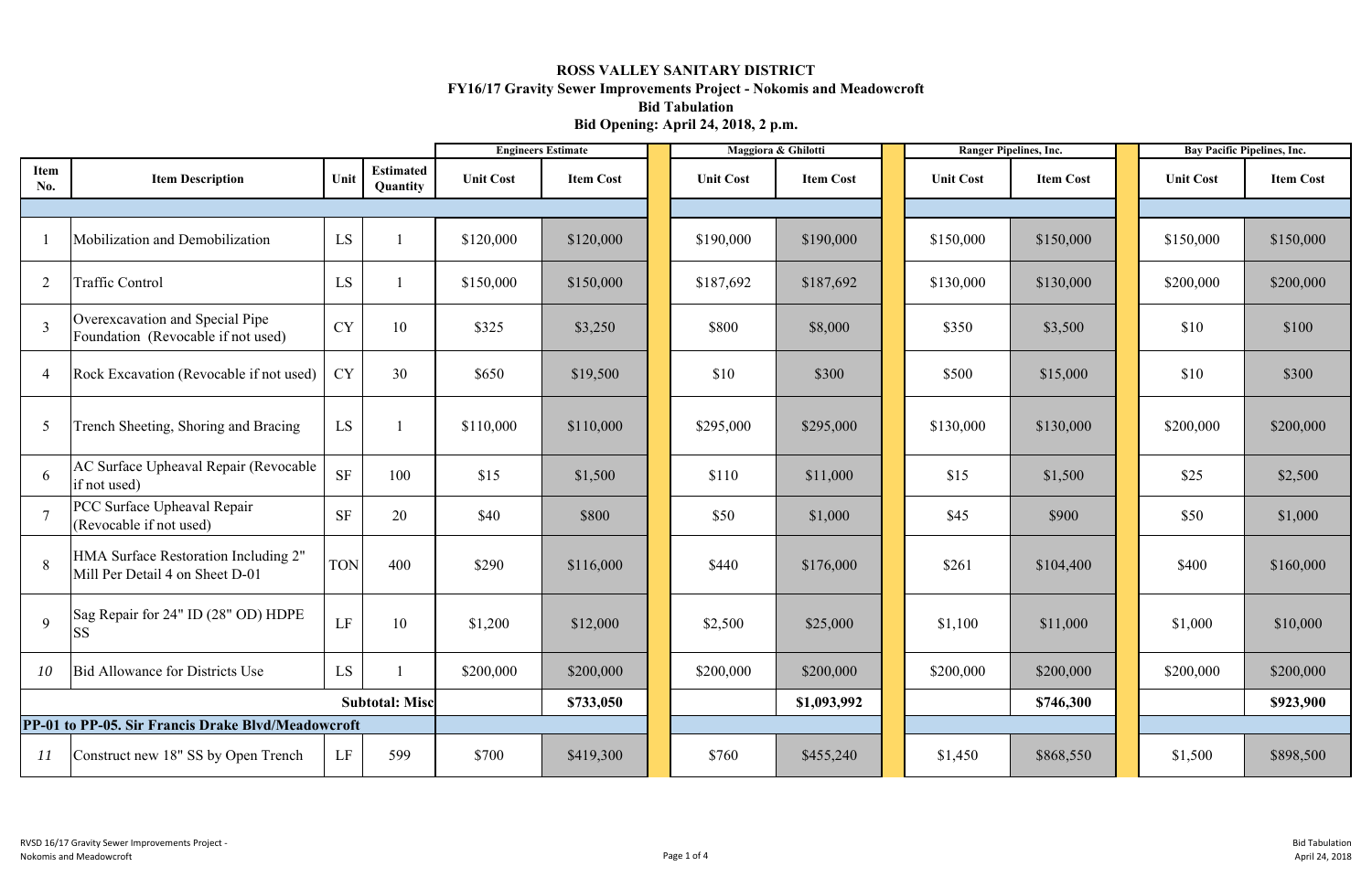|                    |                                                                |           |                              | <b>Engineers Estimate</b> |                  | Maggiora & Ghilotti |                  | Ranger Pipelines, Inc. |                  | <b>Bay Pacific Pipelines, Inc.</b> |                  |
|--------------------|----------------------------------------------------------------|-----------|------------------------------|---------------------------|------------------|---------------------|------------------|------------------------|------------------|------------------------------------|------------------|
| Item<br><b>No.</b> | <b>Item Description</b>                                        | Unit      | <b>Estimated</b><br>Quantity | <b>Unit Cost</b>          | <b>Item Cost</b> | <b>Unit Cost</b>    | <b>Item Cost</b> | <b>Unit Cost</b>       | <b>Item Cost</b> | <b>Unit Cost</b>                   | <b>Item Cost</b> |
| 12                 | Construct new 24" SS by Open Trench                            | LF        | 277                          | \$1,200                   | \$332,400        | \$1,490             | \$412,730        | \$1,725                | \$477,825        | \$1,750                            | \$484,750        |
| 13                 | Remove and Replace Existing 8" SS with<br>8" SS by Open Trench | LF        | 12                           | \$500                     | \$6,000          | \$1,440             | \$17,280         | \$585                  | \$7,020          | \$1,750                            | \$21,000         |
| 14                 | Pipe Burst Existing 18" SS with 24" SS                         | LF        | 351                          | \$750                     | \$263,250        | \$1,000             | \$351,000        | \$1,752                | \$614,952        | \$1,500                            | \$526,500        |
| 15                 | Pipe Ream Existing 18" SS with 24"SS                           | LF        | 443                          | \$1,000                   | \$443,000        | \$1,220             | \$540,460        | \$1,801                | \$797,843        | \$2,000                            | \$886,000        |
| 16                 | <b>Construct New SSMH</b>                                      | EA        | $5\overline{)}$              | \$11,000                  | \$55,000         | \$18,000            | \$90,000         | \$14,000               | \$70,000         | \$12,000                           | \$60,000         |
| 17                 | Remove and Replace/Relocate Existing<br><b>SSMH</b>            | EA        |                              | \$12,000                  | \$12,000         | \$24,000            | \$24,000         | \$12,000               | \$12,000         | \$15,000                           | \$15,000         |
| 18                 | Remove and Replace Existing SSMH<br>Frame and Cover            | EA        | $\overline{5}$               | \$1,200                   | \$6,000          | \$2,000             | \$10,000         | \$1,100                | \$5,500          | \$2,000                            | \$10,000         |
| 19                 | Remove and Replace Monument                                    | EA        | 2                            | \$3,100                   | \$6,200          | \$4,500             | \$9,000          | \$500                  | \$1,000          | \$4,000                            | \$8,000          |
| 20                 | PCC Pavement/Slab Excavation                                   | <b>CY</b> | 5                            | \$400                     | \$2,000          | \$400               | \$2,000          | \$410                  | \$2,050          | \$275                              | \$1,375          |
| 21                 | Remove and Replace PCC Curb and<br>Gutter                      | LF        | 15                           | \$100                     | \$1,500          | \$70                | \$1,050          | \$95                   | \$1,425          | \$75                               | \$1,125          |
| 22                 | Remove and Replace PCC Sidewalk                                | $\rm{SF}$ | 35                           | \$45                      | \$1,575          | \$40                | \$1,400          | \$50                   | \$1,750          | \$50                               | \$1,750          |
| 23                 | Abandon Existing 6" SS by Filling Pipe                         | LF        | 10                           | \$15                      | \$150            | \$190               | \$1,900          | \$7                    | \$70             | \$200                              | \$2,000          |
| 24                 | Abandon Existing 18" SS by Filling Pipe                        | LF        | 225                          | \$35                      | \$7,875          | \$75                | \$16,875         | \$32                   | \$7,200          | \$25                               | \$5,625          |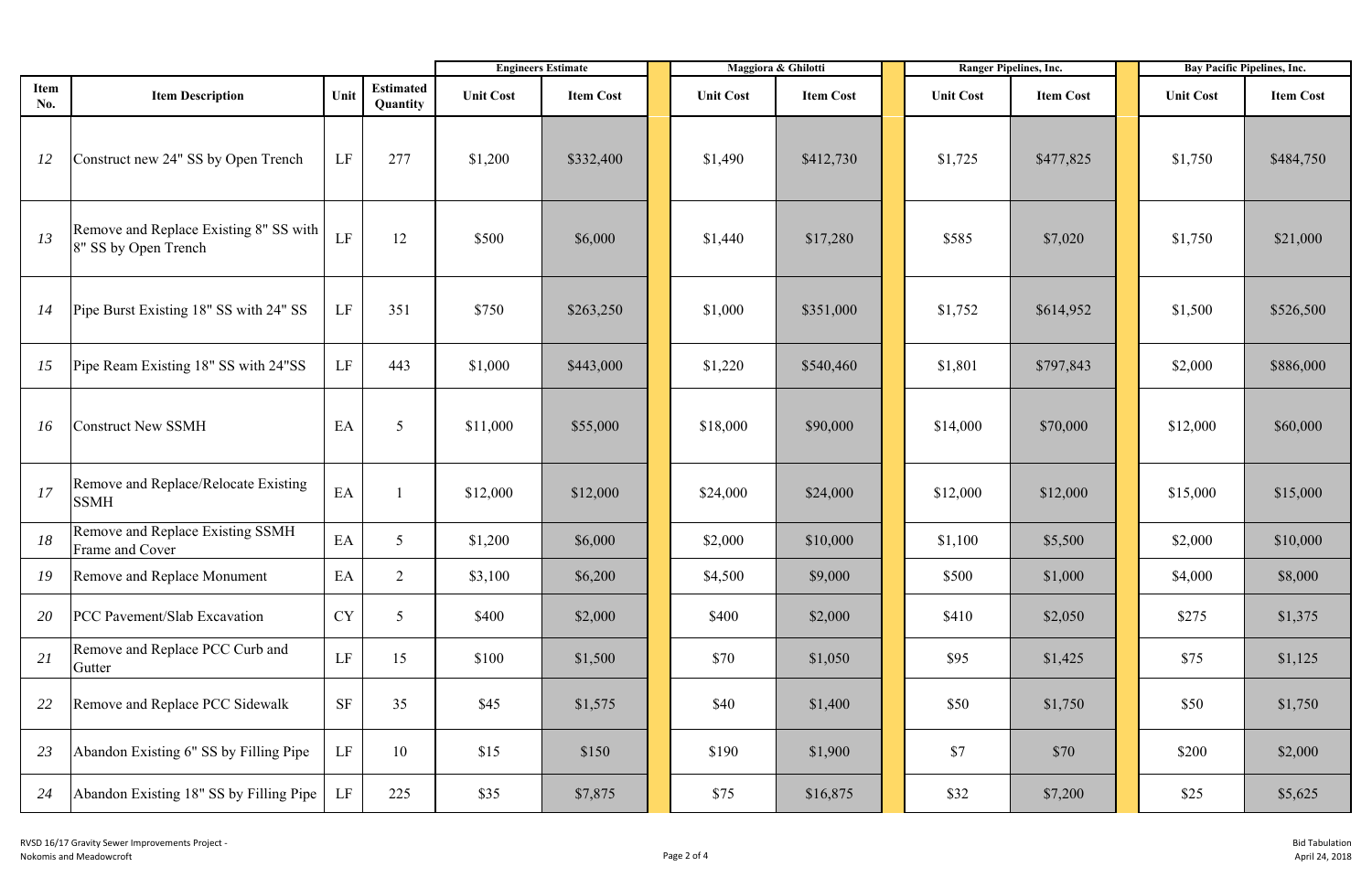|                                                     |                                                                                                | <b>Engineers Estimate</b> |                              |                  | Maggiora & Ghilotti |                  |                  | <b>Ranger Pipelines, Inc.</b> | <b>Bay Pacific Pipelines, Inc.</b> |                  |                  |                  |
|-----------------------------------------------------|------------------------------------------------------------------------------------------------|---------------------------|------------------------------|------------------|---------------------|------------------|------------------|-------------------------------|------------------------------------|------------------|------------------|------------------|
| Item<br>No.                                         | <b>Item Description</b>                                                                        | Unit                      | <b>Estimated</b><br>Quantity | <b>Unit Cost</b> | <b>Item Cost</b>    | <b>Unit Cost</b> | <b>Item Cost</b> |                               | <b>Unit Cost</b>                   | <b>Item Cost</b> | <b>Unit Cost</b> | <b>Item Cost</b> |
| 25                                                  | <b>Abandon Existing SSMH</b>                                                                   | EA                        |                              | \$1,600          | \$1,600             | \$10,000         | \$10,000         |                               | \$1,500                            | \$1,500          | \$500            | \$500            |
| 26                                                  | Remove and Replace/Construct New<br>Sewer Lateral by Open Trench with New<br>4" SS             | LF                        | 10                           | \$250            | \$2,500             | \$550            | \$5,500          |                               | \$245                              | \$2,450          | \$300            | \$3,000          |
| 27                                                  | Remove and Replace/Construct New<br>Sewer Lateral by Open Trench with New<br>6" SS             | LF                        | 10                           | \$300            | \$3,000             | \$550            | \$5,500          |                               | \$275                              | \$2,750          | \$300            | \$3,000          |
| 28                                                  | Remove and Replace or Construct New<br><b>SSCO</b>                                             | EA                        | 2                            | \$1,200          | \$2,400             | \$1,000          | \$2,000          |                               | \$675                              | \$1,350          | \$750            | \$1,500          |
| <b>Subtotal: Sir Francis Drake Blvd/Meadowcroft</b> |                                                                                                |                           |                              |                  | \$1,565,750         |                  | \$1,955,935      |                               |                                    | \$2,875,235      |                  | \$2,929,625      |
|                                                     | PP-06-09 Nokomis                                                                               |                           |                              |                  |                     |                  |                  |                               |                                    |                  |                  |                  |
| 29                                                  | Construct New 8" by Open Trench                                                                | LF                        | 248                          | \$450            | \$111,600           | \$480            | \$119,040        |                               | \$675                              | \$167,400        | \$600            | \$148,800        |
| 30                                                  | Construct New 18" SS by Open Trench                                                            | LF                        | 260                          | \$700            | \$182,000           | \$670            | \$174,200        |                               | \$1,178                            | \$306,280        | \$750            | \$195,000        |
| 31                                                  | Remove Existing 6" or 18" SS and<br>Construct new 8" SS by Open Trench                         | $\rm LF$                  | 91                           | \$500            | \$45,500            | \$860            | \$78,260         |                               | \$790                              | \$71,890         | \$1,200          | \$109,200        |
| 32                                                  | Remove Existing 4" or 6" SS and<br>Construct 18" SS by Open Trench                             | $\rm LF$                  | 356                          | \$700            | \$249,200           | \$860            | \$306,160        |                               | \$1,215                            | \$432,540        | \$750            | \$267,000        |
| 33                                                  | Remove and Replace Existing 18" SS by<br>Open Trench                                           | LF                        | 20                           | \$700            | \$14,000            | \$1,300          | \$26,000         |                               | \$1,100                            | \$22,000         | \$2,000          | \$40,000         |
| 34                                                  | Rehabilitate Existing 18" Sanitary Sewer<br>mainline by CIPP Method (revocable if<br>not used) | LF                        | 347                          | \$200            | \$69,400            | \$270            | \$93,690         |                               | \$295                              | \$102,365        | \$395            | \$137,065        |
| 35                                                  | <b>Construct New SSMH</b>                                                                      | EA                        | $\overline{4}$               | \$11,000         | \$44,000            | \$14,000         | \$56,000         |                               | \$11,000                           | \$44,000         | \$12,000         | \$48,000         |
| 36                                                  | Remove and Replace Existing SSMH<br>Frame and Cover                                            | $\mathbf{E}\mathbf{A}$    | $\overline{4}$               | \$1,200          | \$4,800             | \$2,000          | \$8,000          |                               | \$1,100                            | \$4,400          | \$2,000          | \$8,000          |